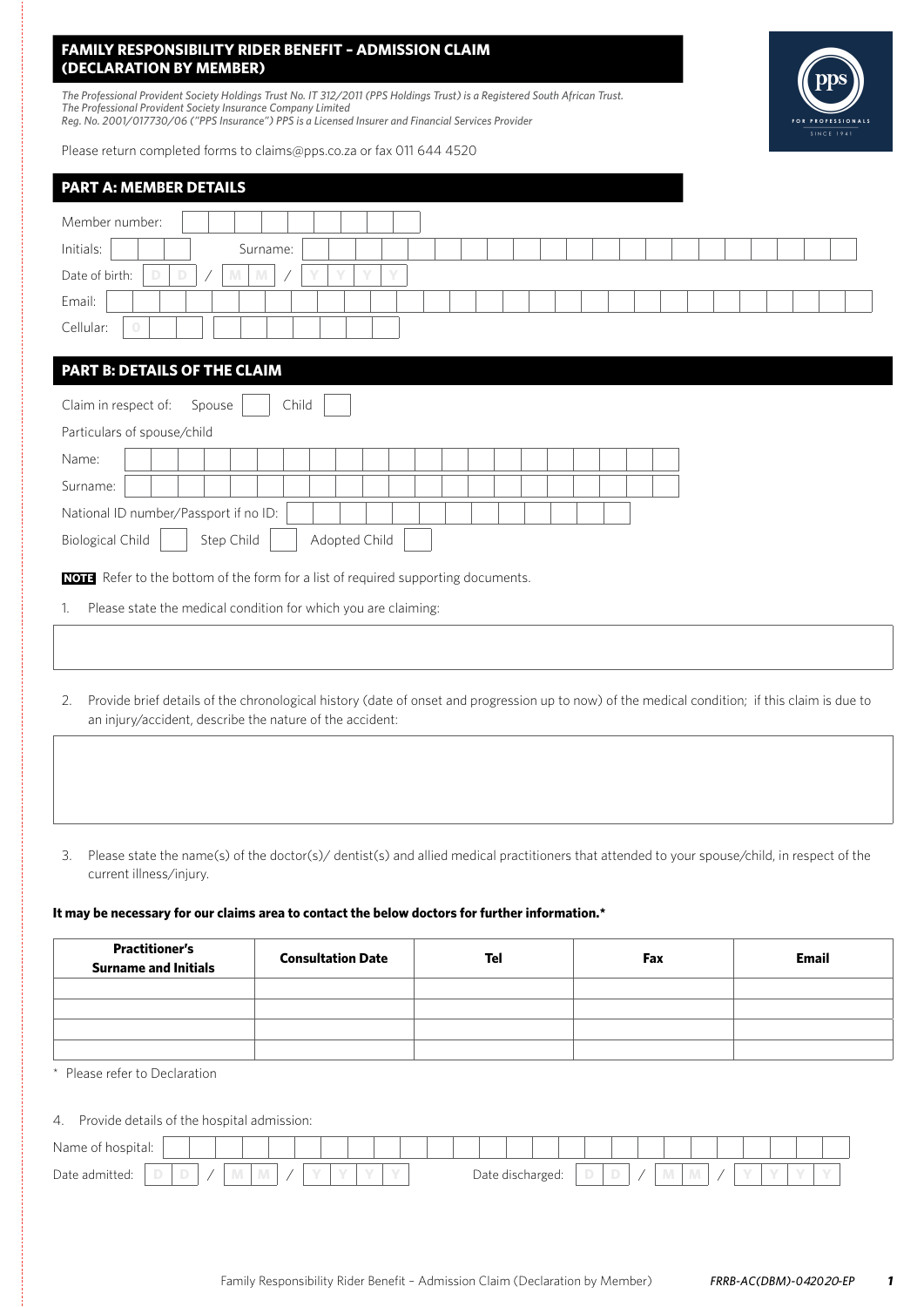# **PART C: BANKING DETAILS FOR CLAIM BENEFIT VIA EFT**

**NOTE** *Only complete when payment is to be made into a bank account other than from which premiums are collected:*

### **(Please attach a cancelled cheque or bank statement stamped by the bank).**

| Name of account holder:                                                                                                              |         |  |  |         |  |  |  |        |  |  |              |  |  |  |  |  |  |
|--------------------------------------------------------------------------------------------------------------------------------------|---------|--|--|---------|--|--|--|--------|--|--|--------------|--|--|--|--|--|--|
| Name of bank:                                                                                                                        |         |  |  |         |  |  |  |        |  |  |              |  |  |  |  |  |  |
| Account number:                                                                                                                      |         |  |  |         |  |  |  |        |  |  |              |  |  |  |  |  |  |
| Branch code:                                                                                                                         |         |  |  |         |  |  |  |        |  |  |              |  |  |  |  |  |  |
| Branch:                                                                                                                              |         |  |  |         |  |  |  |        |  |  |              |  |  |  |  |  |  |
| Type of Account:                                                                                                                     | Current |  |  | Savings |  |  |  | Cheque |  |  | Transmission |  |  |  |  |  |  |
| <b>INDEMNITY</b> Please take note that PPS will not be held liable for incorrect payments, if the information received is incorrect. |         |  |  |         |  |  |  |        |  |  |              |  |  |  |  |  |  |

## **PART D: DECLARATION**

| I specifically authorise PPS Insurance to communicate any requirement to my/member's financial advisor<br>which may entail providing information regarding the current medical condition. |  |  |  |  |  |  |  |  |  |  |  |  |  |  |  |  |  |
|-------------------------------------------------------------------------------------------------------------------------------------------------------------------------------------------|--|--|--|--|--|--|--|--|--|--|--|--|--|--|--|--|--|
| Financial Advisor's Name:                                                                                                                                                                 |  |  |  |  |  |  |  |  |  |  |  |  |  |  |  |  |  |
| Financial Advisor's Email:                                                                                                                                                                |  |  |  |  |  |  |  |  |  |  |  |  |  |  |  |  |  |

### **I certify that all the above information is true and correct and I/we authorise PPS Insurance to:**

- a) Access any information which it deems necessary to assess any insurance risk or to consider a claim and I/we understand that if I/we choose not to provide this information PPS will not be able to assess the claim for insurance.
- b) Share with other insurers and their representation body any information in the possession of PPS Insurance, either directly or through a database operated by, or for insurers as a group and authorise PPS to also collect my personal information from other insurers as exchange of information helps to save costs and combat fraud. PPS can further process any such information in accordance or compatible with the purpose for which it was collected.
- c) Disclose any information to the PPS Holdings Trust, subsidiaries, affiliates, Profmed or other persons provided that it is necessary to properly underwrite, manage, assess the claim or service the policy, policy assets or myself. PPS Insurance may be required to disclose your information to regulatory or government agencies.
- d) Obtain credit information from any person or institution.

## **AND**

I/we understand that I can request details of the information held by my insurer and request its correction where appropriate.

## **AND**

I/we authorise a doctor, hospital, medical aid or any other person to provide this information to PPS.

PPS Insurance will always do its utmost to prevent any unauthorised disclosure of your personal information. PPS will adhere to any laws governing the protection of (and access to) personal information; and will not use your information for any purpose not provided for in your Policy Contract and in this Part D.

| Signature of policyholder:                         |                   |    |
|----------------------------------------------------|-------------------|----|
| Signature of spouse or child over 18 years of age: |                   |    |
| Signed at (Place):                                 | on this<br>day of | 20 |